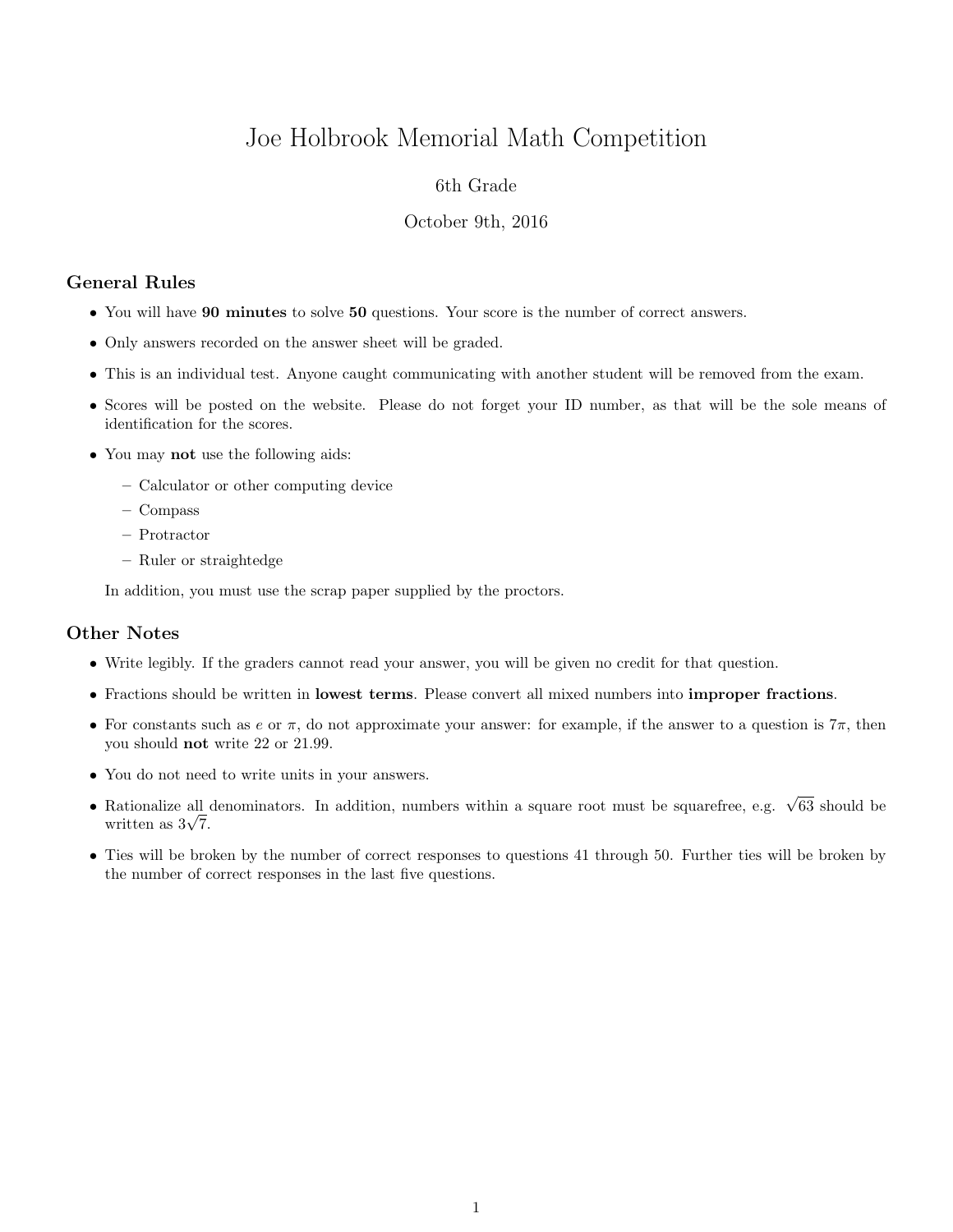- 1. What is  $-17 \cdot -16 \cdot -15 \cdot \cdots \cdot 15 \cdot 16 \cdot 17$ ?
- 2. What is the probability of getting an even number when a standard six-sided die is rolled?
- 3. If Yousun is 5 feet tall and Youjung is 6 inches taller than Yousun, how tall is Youjung in inches?
- 4. A phone has a maximum battery life of 10 hours. There is 12% battery left. How many minutes are left until the phone dies?
- 5. Find the greatest common factor of 2016 and 2772.

6. What is  $\frac{1}{2}$  of  $\frac{2}{3}$  of  $\frac{3}{6}$ ?

- 7. What is the smallest integer n such that  $2^n > 2016$ ?
- 8. One of Jake's cake recipes calls for 1.5 cups of milk, 2 eggs, and 1 cup of butter. However, since he is having a party tonight, he has decided to triple his recipe. What is the total volume of milk and butter used?
- 9. Harry Hounini, the famous magician, invents a magic trick, and he hopes you will test it out for him. This is how the trick works: first think of any number. Now add that number to 2016, and multiply the sum by 4. Now subtract 12 from the product, and divide the result by 4. Lastly, subtract off the original number. Incredibly, Hounini knows exactly what that number is. What is it?
- 10. The number of lilypads in Kelvin the Frog's pond doubles every day. If there were 48 lilypads on Saturday, on what day of the week did he have an odd number of lilypads?
- 11. A fruit smoothie has 10% water. A soda has 2% water. If 1 liter of the smoothie and 1 liter of the soda are mixed, what percent of the resulting solution is water?
- 12. Arthur the Aardvark is an aspiring marathon runner. He wants to run a half-marathon, 13 miles, at an average speed of 10 miles per hour. She has run the first 6 miles in 50 minutes. How many miles per hour should she run at for the remainder of the race to meet her goal?
- 13. January 1st, 2016 was a Friday. What day of the week is the 2016th day after January 1st, 2016?
- 14. What is the largest integer that, when cubed, is less than 1,000,000?
- 15. David and June went to a pizza restaurant together. David ordered 3 slices of plain pizza and 2 slices of pepperoni pizza. June ordered 2 slices of plain pizza and 4 slices of pepperoni pizza. If David and June paid \$25 in total and a slice of pepperoni pizza costs 50 cents more than a slice of plain pizza, how much did David pay?
- 16. If  $f(x) = x + 1$ ,  $g(x) = |x|$ , and  $h(x) = g(f(x))$ , compute  $h(\pi^2)$ .
- 17. Jake goes to the grocery store because he needs to buy milk, eggs, and butter for a cake recipe. If there are 3 different brands of milk, 2 different brands of eggs, and 4 different brands of butter, and Jake only wants to buy one of each item, how many different combinations of milk eggs and butter can he buy?
- 18. Suppose 3 flips are worth 5 flops and 9 flops are worth 14 flaps. How many flaps are equal to 54 flips?
- 19. Andrew, Ben, Caleb, Dennis, and Eddie are working to build a house. Sadly, Andrew and Dennis are lazy, so they only work for 1 hour. They are also mean, so the other three people don't work with them. While Andrew and Dennis work alone, they finish only 3% of the house before quitting. Caleb, Dennis, and Eddie working together work 5 times as fast. How many minutes will it take them to finish building the house?
- 20. Arthur and Sunny are running a 100 meter race against each other. For the first 5 seconds, Arthur runs at 8 m/s. Tired, he slows down to 3 m/s for the rest of the race. Meanwhile, Sunny opened the first 8 seconds of the race running only at 4 m/s. If he wants to at least tie Arthur, what is the minimum speed he must run at for the rest of the race?.
- 21. Compute the units digit of  $2^{2016} + 3^{2016}$ .
- 22. The area of a square is 25. The area of an equilateral triangle is  $9\sqrt{3}$ . What is the difference in side lengths?
- 23. Let  $A, B$ , and  $C$  be the number of positive factors of 2015, 2016, and 2017, respectively. Find the average of  $A, B$ , and C.
- 24. What is the least positive integer value of n such that  $|n! n^3| > 2016$ ?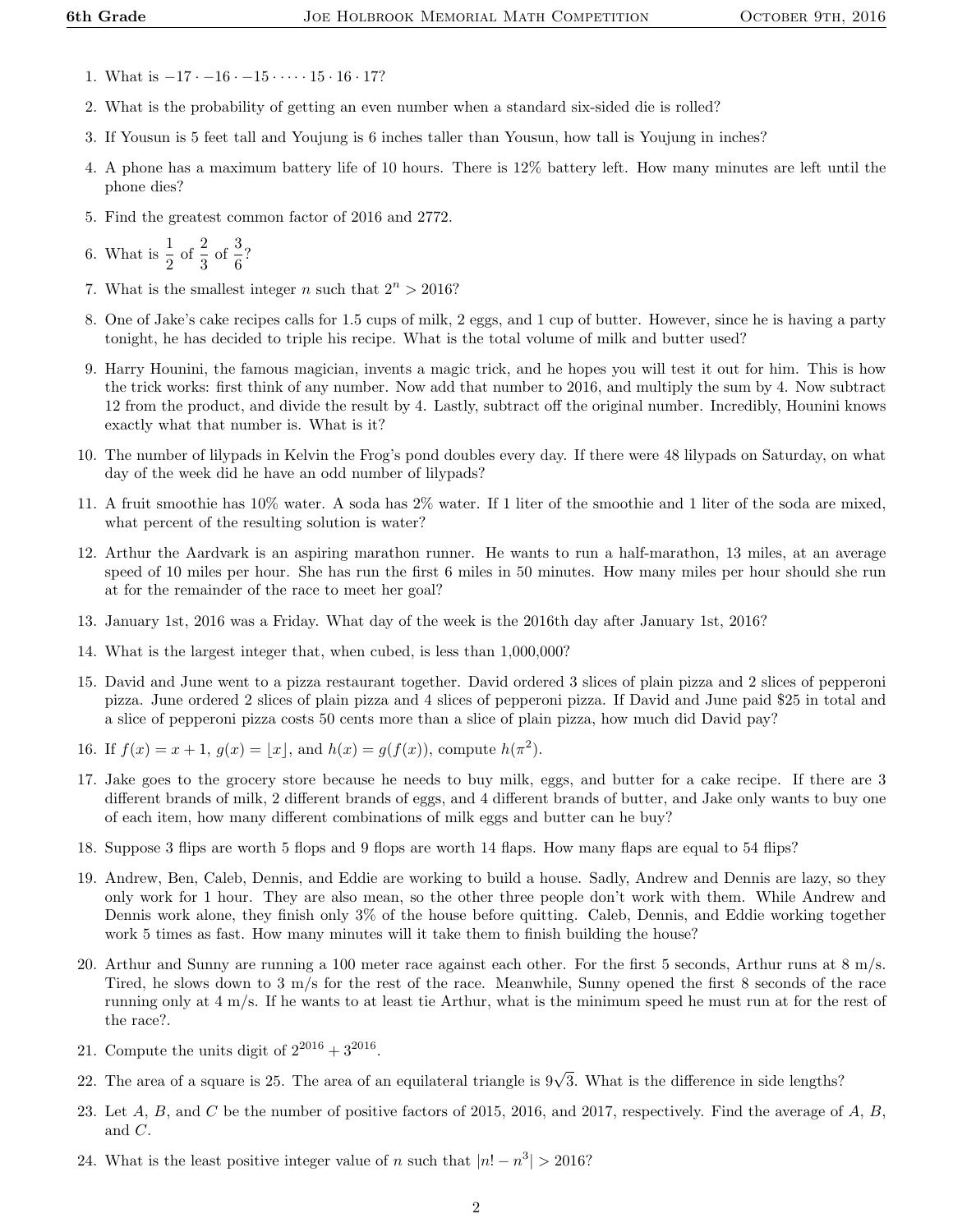- 25. A square on the Cartesian plane has adjacent vertices on the origin and at  $(1,0)$ . It is spun  $180^\circ$  about the origin. What is the total area that is covered by the square during the turn?
- 26. What is the sum of the largest five digit number and smallest five digit number Tom can form, given that adjacent digits may not be both odd or both even, and adjacent digits must be at least two apart?
- 27. Arthur the Aardvark dreams of being a basketball player, so he is working on his free throws. On his first 48 attempts, he has only made one basket. How many consecutive baskets must he make so that he improves his shooting percent to his goal of 6%?
- 28. Two similar right triangles have areas of  $40 \text{cm}^2$  and  $360 \text{cm}^2$  respectively. If the smaller has a hypotenuse of length 15cm, what is the length, in centimeters, of the hypotenuse of the larger triangle?
- 29. There are 80 houses in a town called Katzville. The houses are numbered from 1 to 80. The houses can be occupied by humans, Kats, both humans and Kats, or neither. The humans live in houses divisible by 7. The Kats live in houses divisible by 3. Find the sum of the numbers of the houses in Katzville that have only 1 human or 1 Kat living in it.
- 30. Let \*x\* be a function defined for positive reals such that \*x\* = x if  $x \geq 1$  and \*x\* =  $\frac{1}{x}$  $\frac{1}{x}$  if  $0 < x \le 1$ . If ∗x∗  $\frac{x*}{2} = *x + \frac{1}{2}$  $\frac{1}{2}$ \*, find the sum of all possible x.
- 31. How many distinct derangements are there for the word  $JHMMC$ ? (A derangement is a permutation such that no element returns to their original position.)
- 32. A 150 liter water tank is empty. One pipe fills the tank, and a hole has been cut through the bottom of the tank. The pipe fills the tank at a rate of 4 liters per minute, and water drips from the hole at a rate of 2.5 liters per minute. How many seconds will it take to fill the entire tank?
- 33. We are given a list of seven numbers  $a, b, c, d, e, f, g$ , such that the average of the first four numbers is 7 and the average of the last four numbers is 4. Given that the average of all 7 numbers in the set is 5, what is the value of d?
- 34. It takes 10 workers 10 days to build a wall. In their latest project, they are supposed to build 5 walls. After the first 2 days, the boss realizes they will not finish by the deadline. How many workers must he add so that he can finish before the 10-day deadline?
- 35. A fight has broken out in the classroom and Dr. Abramson must rearrange his students' desks to keep the troublemakers apart! Dr. Abramson's classroom has five students sitting in a single row. However, Ben will only agree to sit next to his friends Caleb and Eddie. Moreover, Andrew and Dennis are feuding and refuse to sit next to each other. In how many ways can Dr. Abramson order his students in a seating arrangement that keeps everybody happy?
- 36. Compute  $|x+y|$  given that  $(x+y)^4 4 \cdot (x+y)^2 = 1$  and  $(x+y)^4 + 4 \cdot (x+y)^2 = 3$ .
- 37. Everyone in DrizzleLand has a 1 in 150 chance of having the muggy virus. The test for this virus has a 96% of giving the correct result for any patient, whether or not he or she has the virus. If Zach tests positive, what is the probability that he actually has the muggy virus?
- 38. David Ni went to buy shirts from the store. Some of the shirts were \$10, some were \$30, and some were even \$40. If he bought a total of 12 shirts, at least one of each kind, and spent a total of \$240, how many of the expensive \$40 shirts did he buy?
- 39. Arthur the Aardvark is chained to the top-left corner of a regular hexagonal barn with side length 15 feet. The chain can extend 20 feet in any direction. Find the area that she can roam.
- 40. Two trains, located 1 kilometer apart, head towards each other. A bird starts flying from the top of one train towards the other. Each time the bird encounters a train, it turns around and flies back. Given that the two trains travel at 10 meters per second, and the bird flies at 15 meters per second, find the total distance the bird travels in meters.
- 41. Arthur the Aardvark is eating dumplings. He has 3 identical red dumplings, 2 identical yellow dumplings, and 800 identical green dumplings. How many different ways can he choose 6 dumplings to eat for dinner?